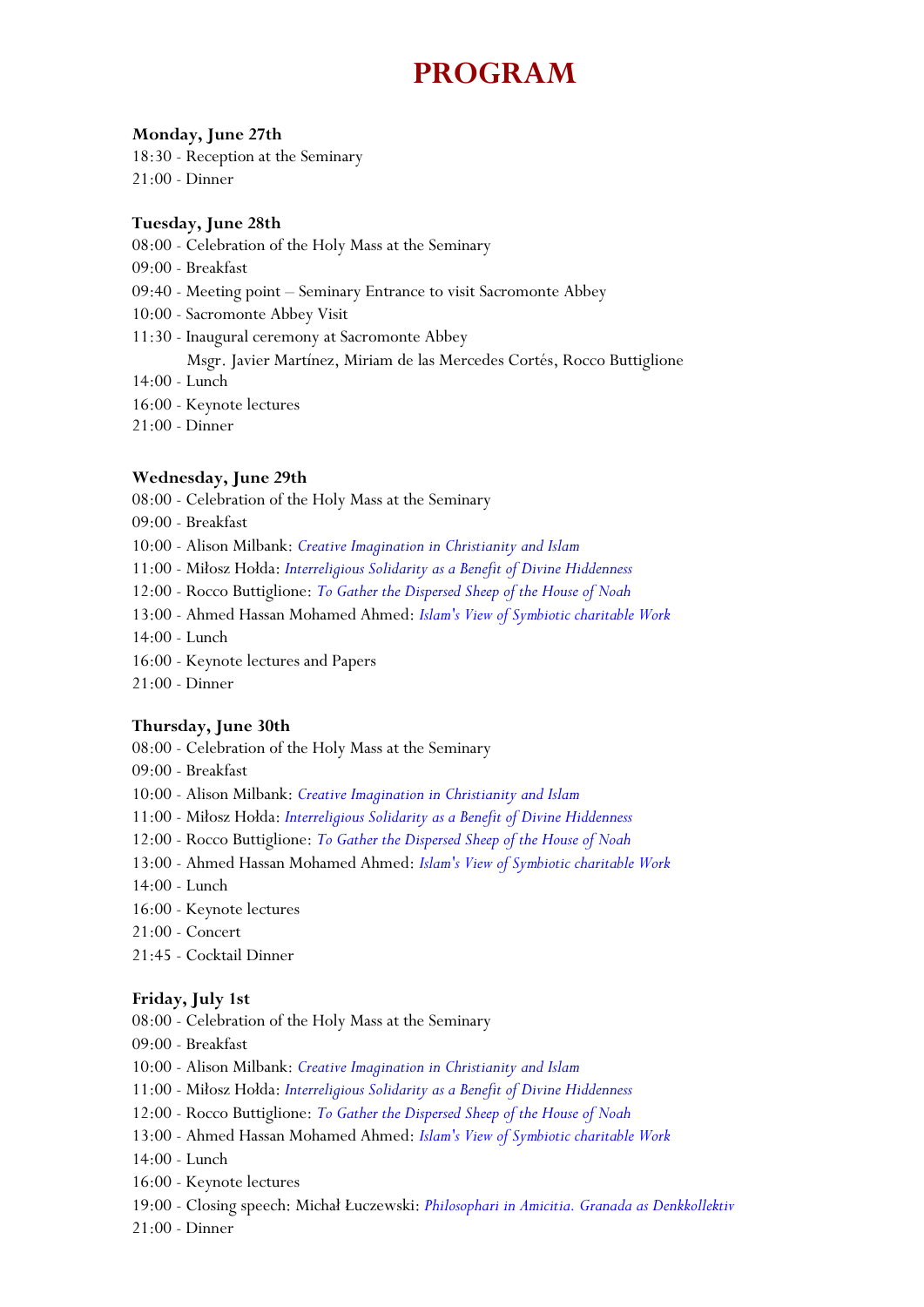#### ♦ **ACADEMIC BOARD**

Mátyás Szalay (Director), Rocco Buttiglione, Rocio Daga Portillo, Michael Taylor

#### ♦ **ACADEMIC ADVISORY BOARD**

Alfonso Aguilar González, David Alcalde Morales, Mª Ángeles Corpas Aguirre, Rodrigo Guerra López, Jarosław Jagiełło, Michał Łuczewski, Feliciana Merino Escalera, Balázs Mezei, Alison Milbank, John Milbank, Timothy Mosteller, Teresa Obolevitch, Enrique Rico Pavés, Aaron Riches, Zbigniew Stawrowski, Matthias Vollet.

#### ♦ **SECRETARY**

Eva Martínez García Carmen Guerra Melo

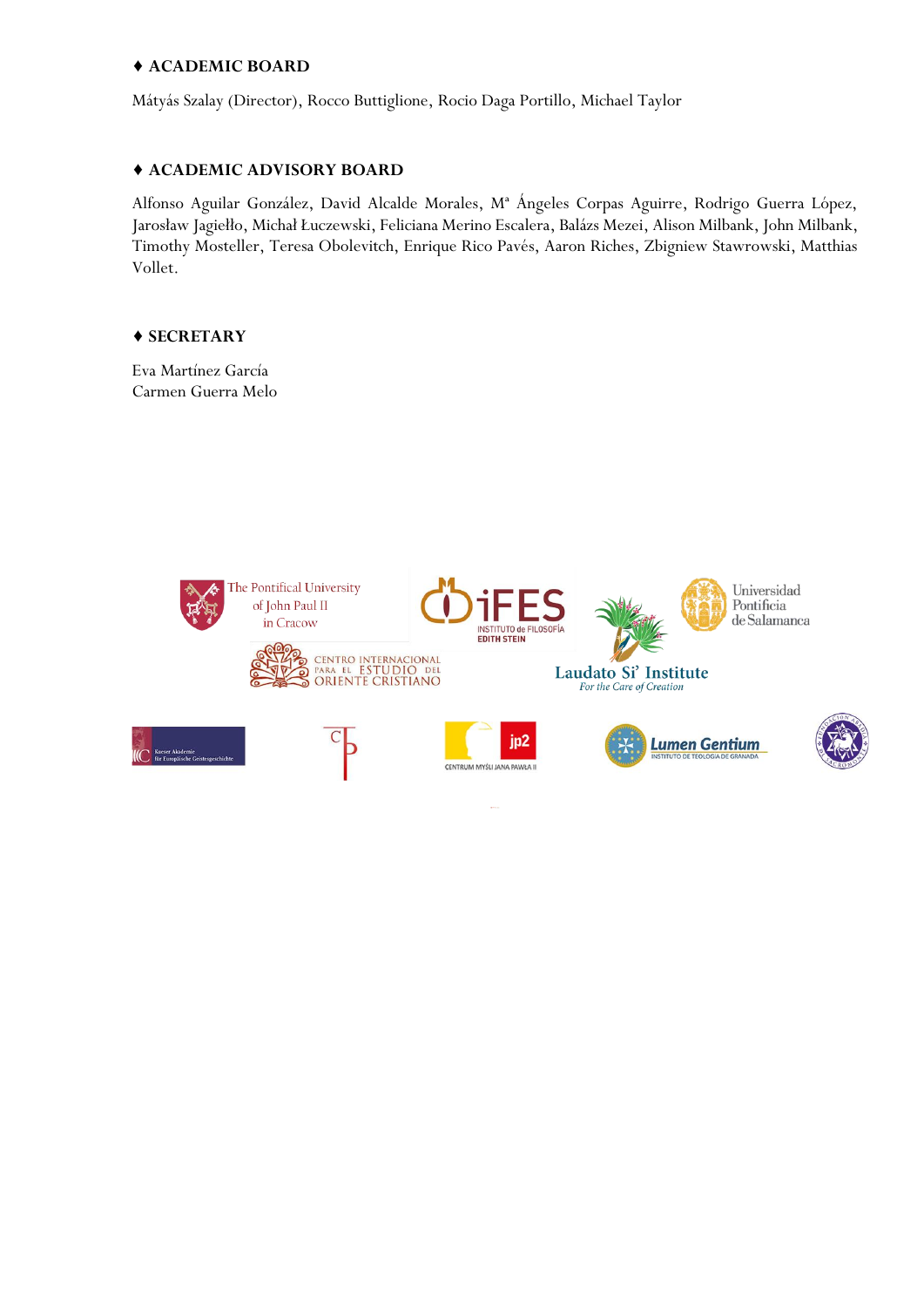## **DETAILED CONFERENCE PROGRAM**

| TUESDAY, 28th June 2022 |                                                                                        |
|-------------------------|----------------------------------------------------------------------------------------|
| $16:00 - 16:30$         | PLENARY SESSION - KEYNOTE LECTURE                                                      |
|                         | Jarosław Jagiełło                                                                      |
|                         | Solidarity as a Challenge and a Task                                                   |
| $16:30 - 17:00$         | PLENARY SESSION - KEYNOTE LECTURE                                                      |
|                         | John Milbank                                                                           |
|                         | Ecumenism, Geopolitics and Crisis                                                      |
| $17:00 - 17:20$         | <b>BREAK</b>                                                                           |
| $17:20 - 17:50$         | PLENARY SESSION - KEYNOTE LECTURE                                                      |
|                         | Robert Wozniak                                                                         |
|                         | Solidarity in Trinitarian Key. Broadening the Perspective                              |
| 17:50 -18:20            | PLENARY SESSION - KEYNOTE LECTURE                                                      |
|                         | Rocío Daga                                                                             |
|                         | From Greek to Arabic: Sawirus ibn al Muqaffa and the Arabisation of Knowledge in Egypt |
| $18:20 - 18:40$         | <b>BREAK</b>                                                                           |
| 18:40 -19:10            | PLENARY SESSION - KEYNOTE LECTURE                                                      |
|                         | Jeffrey Wilson                                                                         |
|                         | Communities of Transmission: The Texts of Aristotle from Antiquity to the Renaissance  |
| 19:10 -19:40            | PLENARY SESSION - KEYNOTE LECTURE                                                      |
|                         | Miguel Escobar Torres                                                                  |
|                         | Setting Roots Down in the Earth: Rediscovering Humanity, Community, and the Church     |
| 19:40 -20:00            | <b>BREAK</b>                                                                           |
| $20:00 - 20:30$         | PLENARY SESSION - KEYNOTE LECTURE                                                      |
|                         | M <sup>ª</sup> Angeles Corpas Aguirre                                                  |
|                         | Fundamentalisms and Secular Humanism: Behind the Modern Mirage                         |

## **WEDNESDAY 29th June 2022**

| $16:00 - 16:30$ | <b>PRESENTATION OF PAPERS</b>                                                                  |
|-----------------|------------------------------------------------------------------------------------------------|
|                 | Jacob W. François: Givenness as Substratum of Solidarity: St. John Paul II's Philosophy in Act |
| $16:30 - 17:00$ | PRESENTATION OF PAPERS                                                                         |
|                 | Orsolya Pál-Jakab: Why are you here?                                                           |
| $17:00 - 17:20$ | <b>BREAK</b>                                                                                   |
| $17:20 - 17:50$ | PRESENTATION OF PAPERS                                                                         |
|                 | Emmanuel E. Arikhan                                                                            |
|                 | The IDPs in Nigeria as the New Diaspora- The Wojtylan Phenomenology of Solidarizing            |
| $17:50 - 18:20$ | PLENARY SESSION - KEYNOTE LECTURE                                                              |
|                 | Anna Jani                                                                                      |
|                 | Community and Secularity in the Life and Thinking of Edith Stein                               |
|                 |                                                                                                |
| $18:20 - 18:40$ | <b>BREAK</b>                                                                                   |
| $18:40 - 19:10$ | PLENARY SESSION - KEYNOTE LECTURE                                                              |
|                 | János Frivaldszky                                                                              |
|                 | The Content and Potential of the Christian Covenant among Christians in our Time               |
| $19:10 - 19:40$ | PLENARY SESSION - KEYNOTE LECTURE                                                              |
|                 | <b>Eduard Fiedler</b>                                                                          |
|                 | Revelations from the Underground: Trinitarian Metaphysics and the Underground Church           |
| $19:40 - 20:00$ | <b>BREAK</b>                                                                                   |
| $20:00 - 20:30$ | PLENARY SESSION - KEYNOTE LECTURE                                                              |
|                 | Christian Ströbele                                                                             |